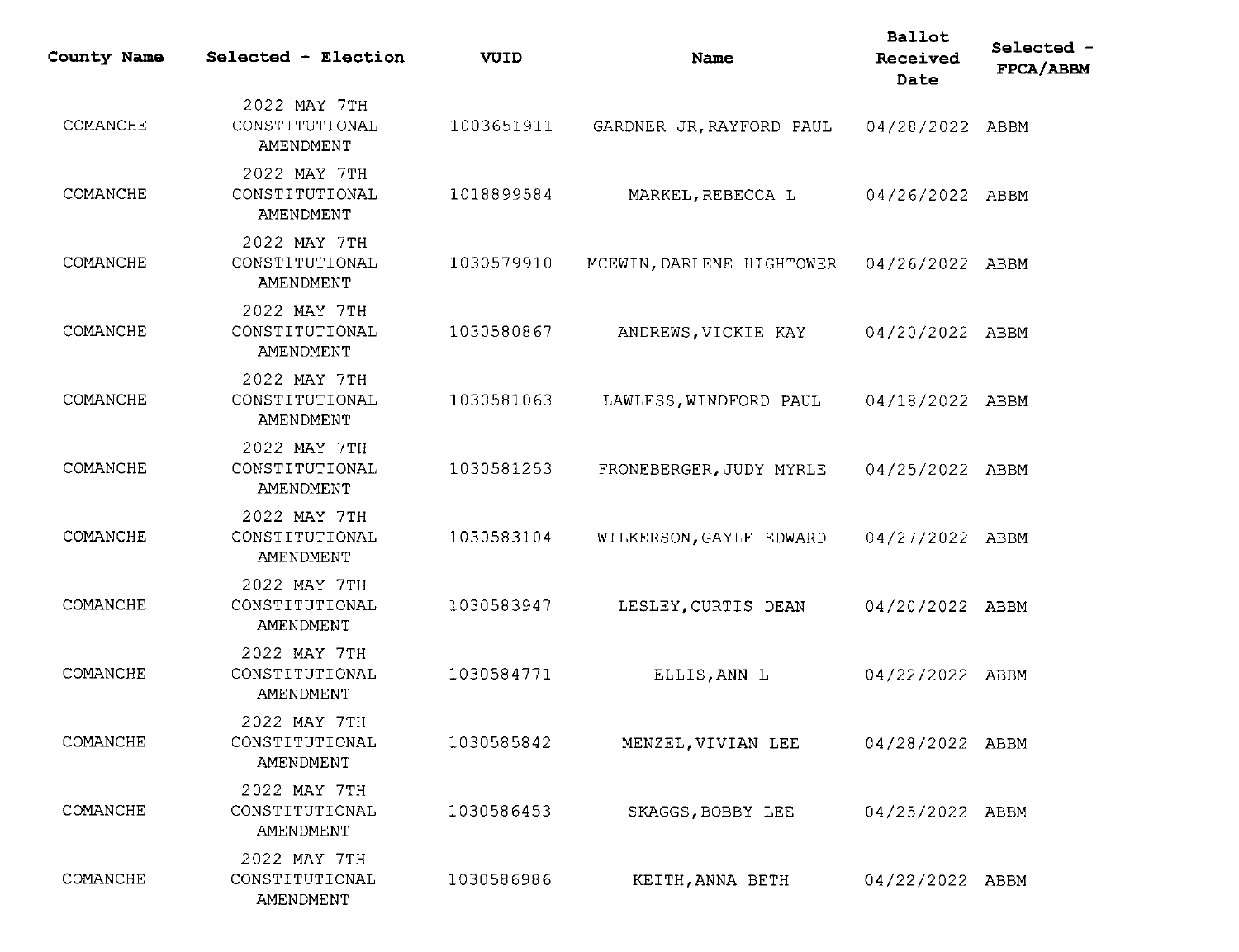|          | Early Voting By Mail<br>2022 MAY 7TH        |            |                          |                 |  |  |
|----------|---------------------------------------------|------------|--------------------------|-----------------|--|--|
| COMANCHE | CONSTITUTIONAL<br>AMENDMENT                 | 1030590263 | PIRKLE, PEGGY HUETT      | 04/28/2022 ABBM |  |  |
| COMANCHE | 2022 MAY 7TH<br>CONSTITUTIONAL<br>AMENDMENT | 1030590271 | PIRKLE, GYALE C          | 04/27/2022 ABBM |  |  |
| COMANCHE | 2022 MAY 7TH<br>CONSTITUTIONAL<br>AMENDMENT | 1030591598 | CARAWAY, NANCY KARAN     | 04/25/2022 ABBM |  |  |
| COMANCHE | 2022 MAY 7TH<br>CONSTITUTIONAL<br>AMENDMENT | 1030591871 | WILKERSON, GLENDA KAY    | 04/27/2022 ABBM |  |  |
| COMANCHE | 2022 MAY 7TH<br>CONSTITUTIONAL<br>AMENDMENT | 1030594233 | WILLIAMS, MICHAEL EUGENE | 04/18/2022 ABBM |  |  |
| COMANCHE | 2022 MAY 7TH<br>CONSTITUTIONAL<br>AMENDMENT | 1030594625 | GRISHAM, BILLIE JEAN     | 04/20/2022 ABBM |  |  |
| COMANCHE | 2022 MAY 7TH<br>CONSTITUTIONAL<br>AMENDMENT | 1030594995 | NABORS, CHARLES B        | 04/28/2022 ABBM |  |  |
| COMANCHE | 2022 MAY 7TH<br>CONSTITUTIONAL<br>AMENDMENT | 1030596017 | MENZEL, DAVID            | 04/28/2022 ABBM |  |  |
| COMANCHE | 2022 MAY 7TH<br>CONSTITUTIONAL<br>AMENDMENT | 1030596399 | HANSON, JACK             | 04/18/2022 ABBM |  |  |
| COMANCHE | 2022 MAY 7TH<br>CONSTITUTIONAL<br>AMENDMENT | 1030596659 | ALEXANDER, SHARON DAWN   | 04/25/2022 ABBM |  |  |
| COMANCHE | 2022 MAY 7TH<br>CONSTITUTIONAL<br>AMENDMENT | 1030596848 | ALEXANDER, PHILIP PAUL   | 04/25/2022 ABBM |  |  |
| COMANCHE | 2022 MAY 7TH<br>CONSTITUTIONAL<br>AMENDMENT | 1030597328 | GRAHAM, NORMAN GAYLE     | 04/20/2022 ABBM |  |  |
| COMANCHE | 2022 MAY 7TH<br>CONSTITUTIONAL<br>AMENDMENT | 1030598517 | HAWKINS, LAURA MAE       | 04/25/2022 ABBM |  |  |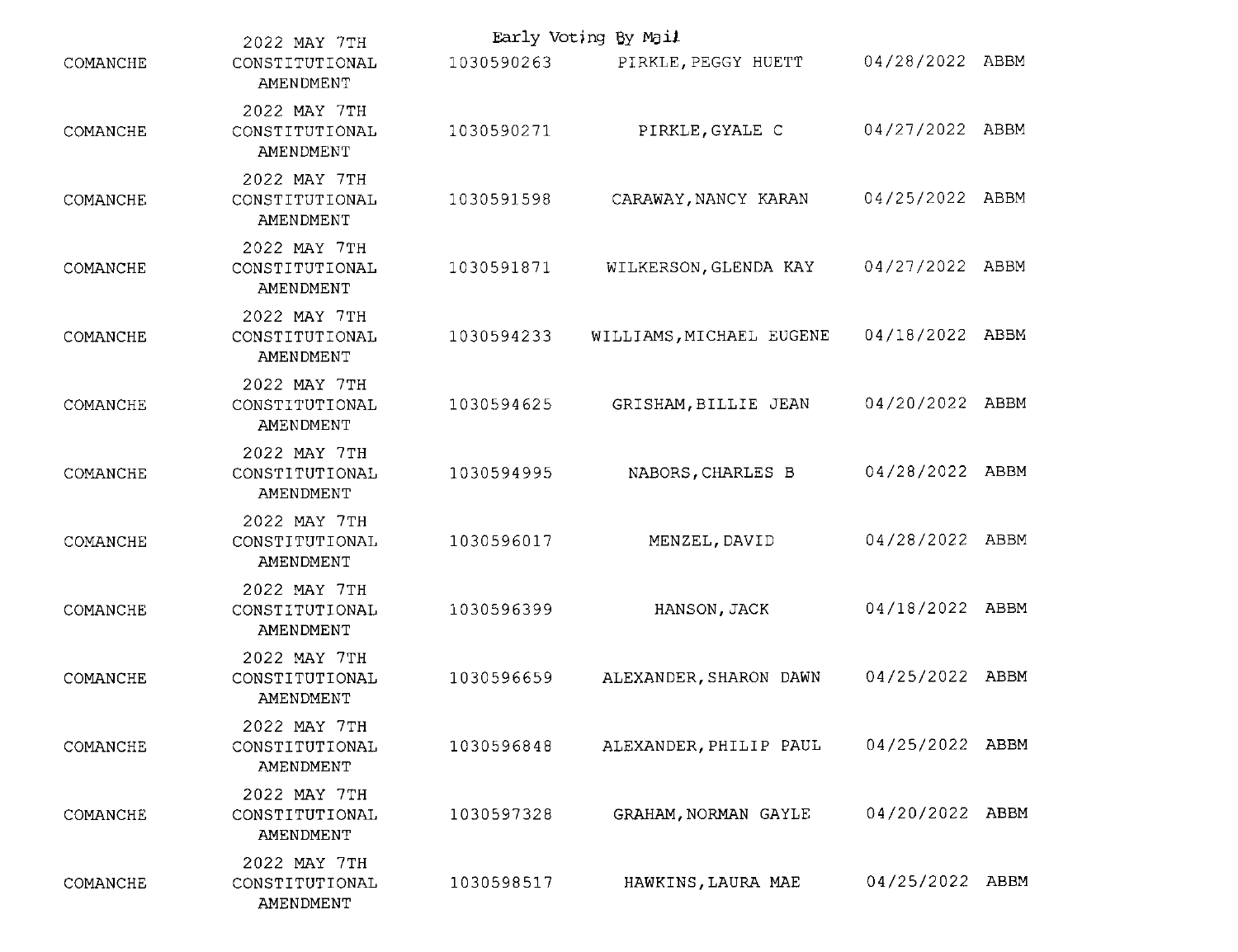| COMANCHE | 2022 MAY 7TH<br>CONSTITUTIONAL<br>AMENDMENT | 1030601718 | OTWELL, DENNIS LEE        | 04/22/2022 ABBM |  |
|----------|---------------------------------------------|------------|---------------------------|-----------------|--|
| COMANCHE | 2022 MAY 7TH<br>CONSTITUTIONAL<br>AMENDMENT | 1030602543 | HOBBS, LILLIE LUELLE      | 04/21/2022 ABBM |  |
| COMANCHE | 2022 MAY 7TH<br>CONSTITUTIONAL<br>AMENDMENT | 1030602639 | HELM, NANCY K             | 04/28/2022 ABBM |  |
| COMANCHE | 2022 MAY 7TH<br>CONSTITUTIONAL<br>AMENDMENT | 1030602821 | BRUTON, CHARLENE          | 04/25/2022 ABBM |  |
| COMANCHE | 2022 MAY 7TH<br>CONSTITUTIONAL<br>AMENDMENT | 1030602850 | BOSWELL, WANDELLE WINKLES | 04/22/2022 ABBM |  |
| COMANCHE | 2022 MAY 7TH<br>CONSTITUTIONAL<br>AMENDMENT | 1030603255 | WHEAT PEGGY GRISHAM       | 04/22/2022 ABBM |  |
| COMANCHE | 2022 MAY 7TH<br>CONSTITUTIONAL<br>AMENDMENT | 1030604542 | SHUGART, RUTH THOMPSON    | 04/20/2022 ABBM |  |
| COMANCHE | 2022 MAY 7TH<br>CONSTITUTIONAL<br>AMENDMENT | 1030606125 | JACKSON, MYRTLE FAYE      | 04/20/2022 ABBM |  |
| COMANCHE | 2022 MAY 7TH<br>CONSTITUTIONAL<br>AMENDMENT | 1030607336 | CARTER, XANDRA KAREN      | 04/20/2022 ABBM |  |
| COMANCHE | 2022 MAY 7TH<br>CONSTITUTIONAL<br>AMENDMENT | 1030607596 | OTWELL, ESTHER            | 04/22/2022 ABBM |  |
| COMANCHE | 2022 MAY 7TH<br>CONSTITUTIONAL<br>AMENDMENT | 1030610162 | LACKEY, CURTIS CHESELEY   | 04/18/2022 ABBM |  |
| COMANCHE | 2022 MAY 7TH<br>CONSTITUTIONAL<br>AMENDMENT | 1030611074 | TROSPER, RAY LYNN         | 04/18/2022 ABBM |  |
| COMANCHE | 2022 MAY 7TH<br>CONSTITUTIONAL<br>AMENDMENT | 1030614068 | FRONEBERGER, GEORGE HENRY | 04/25/2022 ABBM |  |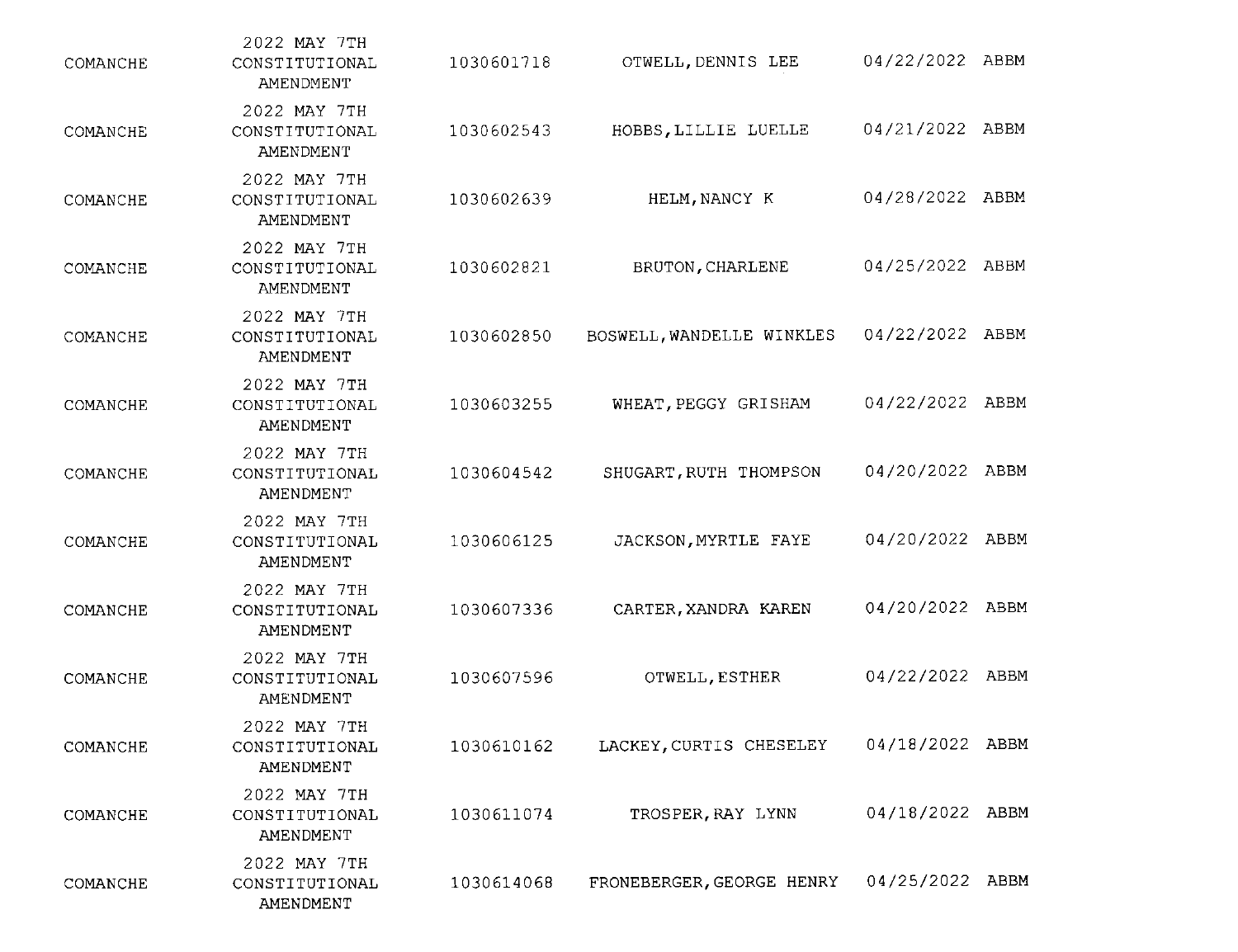| COMANCHE | 2022 MAY 7TH<br>CONSTITUTIONAL<br>AMENDMENT | 1030615704 | HILL, JUDITH PAULINE   | 04/18/2022 ABBM |  |
|----------|---------------------------------------------|------------|------------------------|-----------------|--|
| COMANCHE | 2022 MAY 7TH<br>CONSTITUTIONAL<br>AMENDMENT | 1030616530 | CARAWAY, LENWARD JONES | 04/25/2022 ABBM |  |
| COMANCHE | 2022 MAY 7TH<br>CONSTITUTIONAL<br>AMENDMENT | 1030617129 | NOWLIN, BARBARA        | 04/25/2022 ABBM |  |
| COMANCHE | 2022 MAY 7TH<br>CONSTITUTIONAL<br>AMENDMENT | 1030617138 | WEAVER, GENEVA RICHMON | 04/28/2022 ABBM |  |
| COMANCHE | 2022 MAY 7TH<br>CONSTITUTIONAL<br>AMENDMENT | 1030618826 | GILES, NEYSA CAROLYN   | 04/20/2022 ABBM |  |
| COMANCHE | 2022 MAY 7TH<br>CONSTITUTIONAL<br>AMENDMENT | 1030618835 | GILES, CURTIS RAY      | 04/20/2022 ABBM |  |
| COMANCHE | 2022 MAY 7TH<br>CONSTITUTIONAL<br>AMENDMENT | 1030621099 | HARMON, DONALD JOE     | 04/28/2022 ABBM |  |
| COMANCHE | 2022 MAY 7TH<br>CONSTITUTIONAL<br>AMENDMENT | 1030621546 | LACKEY, VICKI MOSIER   | 04/21/2022 ABBM |  |
| COMANCHE | 2022 MAY 7TH<br>CONSTITUTIONAL<br>AMENDMENT | 1030628984 | GRESHAM, MARVIN MARION | 04/21/2022 ABBM |  |
| COMANCHE | 2022 MAY 7TH<br>CONSTITUTIONAL<br>AMENDMENT | 1030629008 | GRESHAM, PATSY         | 04/18/2022 ABBM |  |
| COMANCHE | 2022 MAY 7TH<br>CONSTITUTIONAL<br>AMENDMENT | 1030629839 | MYLROIE, ERNEST L      | 04/29/2022 ABBM |  |
| COMANCHE | 2022 MAY 7TH<br>CONSTITUTIONAL<br>AMENDMENT | 1030629841 | MYLROIE, ELIZABETH C   | 04/29/2022 ABBM |  |
| COMANCHE | 2022 MAY 7TH<br>CONSTITUTIONAL<br>AMENDMENT | 1030631043 | KOONCE, BEATRICE DIANE | 04/21/2022 ABBM |  |

 $\sim 100$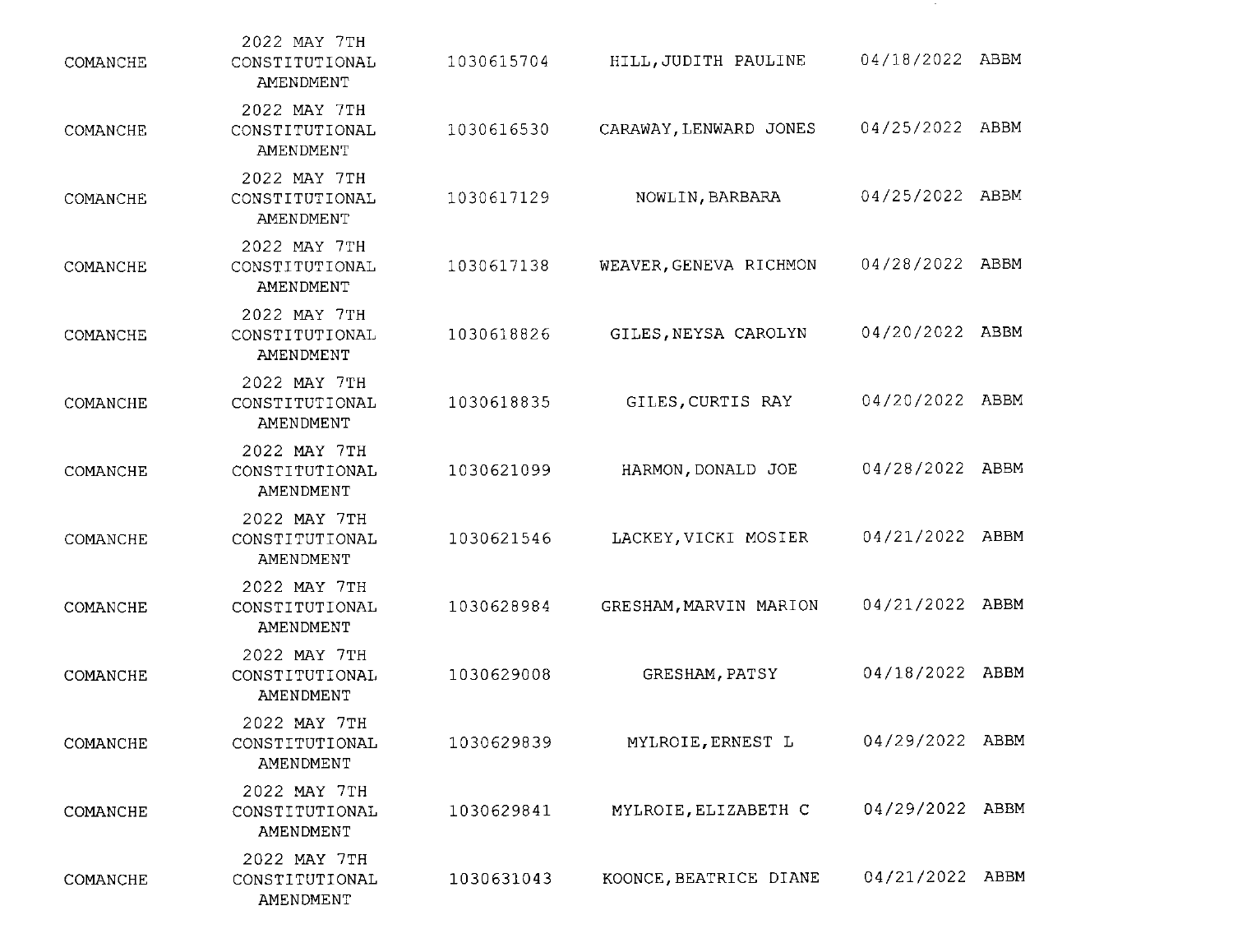| COMANCHE | 2022 MAY 7TH<br>CONSTITUTIONAL<br>AMENDMENT | 1030639221 | BRUTON, SIDNEY GLENN    | 04/29/2022 ABBM |  |
|----------|---------------------------------------------|------------|-------------------------|-----------------|--|
| COMANCHE | 2022 MAY 7TH<br>CONSTITUTIONAL<br>AMENDMENT | 1030641556 | WILSON, EDITH PAULINE   | 04/21/2022 ABBM |  |
| COMANCHE | 2022 MAY 7TH<br>CONSTITUTIONAL<br>AMENDMENT | 1030651501 | SMITH, BILLIE ANDERSON  | 04/28/2022 ABBM |  |
| COMANCHE | 2022 MAY 7TH<br>CONSTITUTIONAL<br>AMENDMENT | 1030651529 | MARQUEZ, ISIDRO         | 04/29/2022 ABBM |  |
| COMANCHE | 2022 MAY 7TH<br>CONSTITUTIONAL<br>AMENDMENT | 1030653039 | VINSON, MAEDELL         | 04/20/2022 ABBM |  |
| COMANCHE | 2022 MAY 7TH<br>CONSTITUTIONAL<br>AMENDMENT | 1030653485 | OGLE, SHIRLEY ANN       | 04/18/2022 ABBM |  |
| COMANCHE | 2022 MAY 7TH<br>CONSTITUTIONAL<br>AMENDMENT | 1030658844 | FRASIER, GLENDON JOE    | 04/25/2022 ABBM |  |
| COMANCHE | 2022 MAY 7TH<br>CONSTITUTIONAL<br>AMENDMENT | 1030658863 | FRASIER, LAURA KAY      | 04/25/2022 ABBM |  |
| COMANCHE | 2022 MAY 7TH<br>CONSTITUTIONAL<br>AMENDMENT | 1030659734 | CRANFORD, HILDA SUE     | 04/18/2022 ABBM |  |
| COMANCHE | 2022 MAY 7TH<br>CONSTITUTIONAL<br>AMENDMENT | 1030660217 | CARTER, JOHN WAYNE      | 04/27/2022 ABBM |  |
| COMANCHE | 2022 MAY 7TH<br>CONSTITUTIONAL<br>AMENDMENT | 1030662909 | DENNINGTON, BOBBIE JEAN | 04/27/2022 ABBM |  |
| COMANCHE | 2022 MAY 7TH<br>CONSTITUTIONAL<br>AMENDMENT | 1030666910 | SMITH, ORAN DON         | 04/27/2022 ABBM |  |
| COMANCHE | 2022 MAY 7TH<br>CONSTITUTIONAL<br>AMENDMENT | 1030668979 | BOSWELL, WILLIAM JOHN   | 04/22/2022 ABBM |  |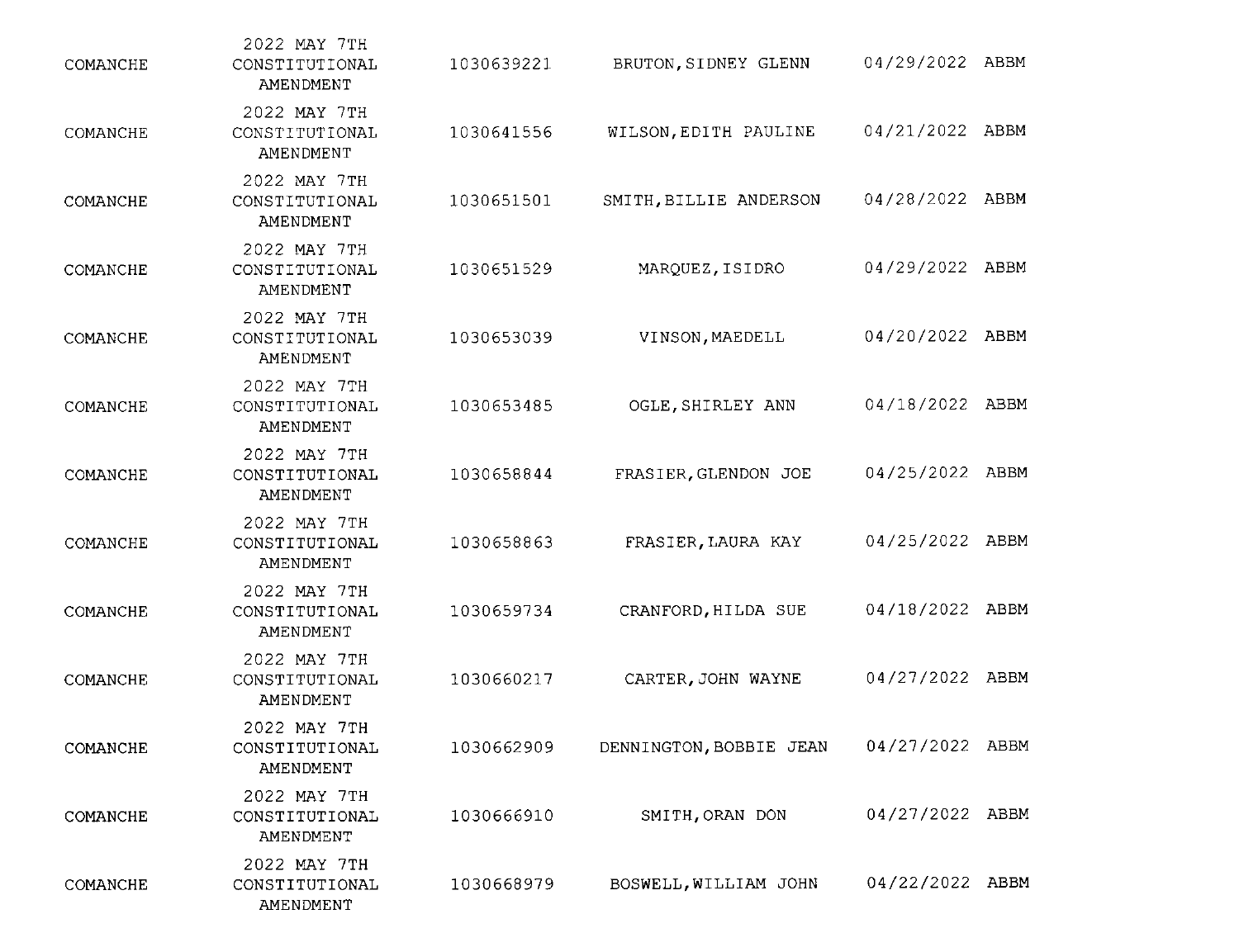| COMANCHE | 2022 MAY 7TH<br>CONSTITUTIONAL<br>AMENDMENT | 1031151387 | SHERICK, PHYLLIS ANN        | 04/21/2022 ABBM |      |
|----------|---------------------------------------------|------------|-----------------------------|-----------------|------|
| COMANCHE | 2022 MAY 7TH<br>CONSTITUTIONAL<br>AMENDMENT | 1044653273 | RUSSELL, VIRGINIA FINLEY    | 04/28/2022      | ABBM |
| COMANCHE | 2022 MAY 7TH<br>CONSTITUTIONAL<br>AMENDMENT | 1065252175 | ANDREWS, PATRICIA MARECEK   | 04/25/2022 ABBM |      |
| COMANCHE | 2022 MAY 7TH<br>CONSTITUTIONAL<br>AMENDMENT | 1085208272 | HOLLAND, LARRY NEIL         | 04/25/2022 ABBM |      |
| COMANCHE | 2022 MAY 7TH<br>CONSTITUTIONAL<br>AMENDMENT | 1093042256 | GRAHAM RICKEY D             | 04/18/2022 ABBM |      |
| COMANCHE | 2022 MAY 7TH<br>CONSTITUTIONAL<br>AMENDMENT | 1148357120 | MEDRANO, JOSEFINA MARQUEZ   | 04/29/2022 ABBM |      |
| COMANCHE | 2022 MAY 7TH<br>CONSTITUTIONAL<br>AMENDMENT | 1155572455 | SCHNEIDER III, FRED WILLIAM | 04/18/2022 ABBM |      |
| COMANCHE | 2022 MAY 7TH<br>CONSTITUTIONAL<br>AMENDMENT | 1168272282 | NAPPI, GERALD J             | 04/21/2022 ABBM |      |
| COMANCHE | 2022 MAY 7TH<br>CONSTITUTIONAL<br>AMENDMENT | 1168272305 | CONRAD-NAPPI, MARGARET M    | 04/21/2022 ABBM |      |
| COMANCHE | 2022 MAY 7TH<br>CONSTITUTIONAL<br>AMENDMENT | 1169501852 | HOLLAND, BRENDA ANN         | 04/25/2022 ABBM |      |
| COMANCHE | 2022 MAY 7TH<br>CONSTITUTIONAL<br>AMENDMENT | 1179675296 | BATES, DORIS ANN            | 04/18/2022 ABBM |      |
| COMANCHE | 2022 MAY 7TH<br>CONSTITUTIONAL<br>AMENDMENT | 1183249372 | TAYLOR, MARY W              | 04/18/2022 ABBM |      |
| COMANCHE | 2022 MAY 7TH<br>CONSTITUTIONAL<br>AMENDMENT | 1202744862 | ASHTON, RICHARD WILLIE      | 04/20/2022 ABBM |      |